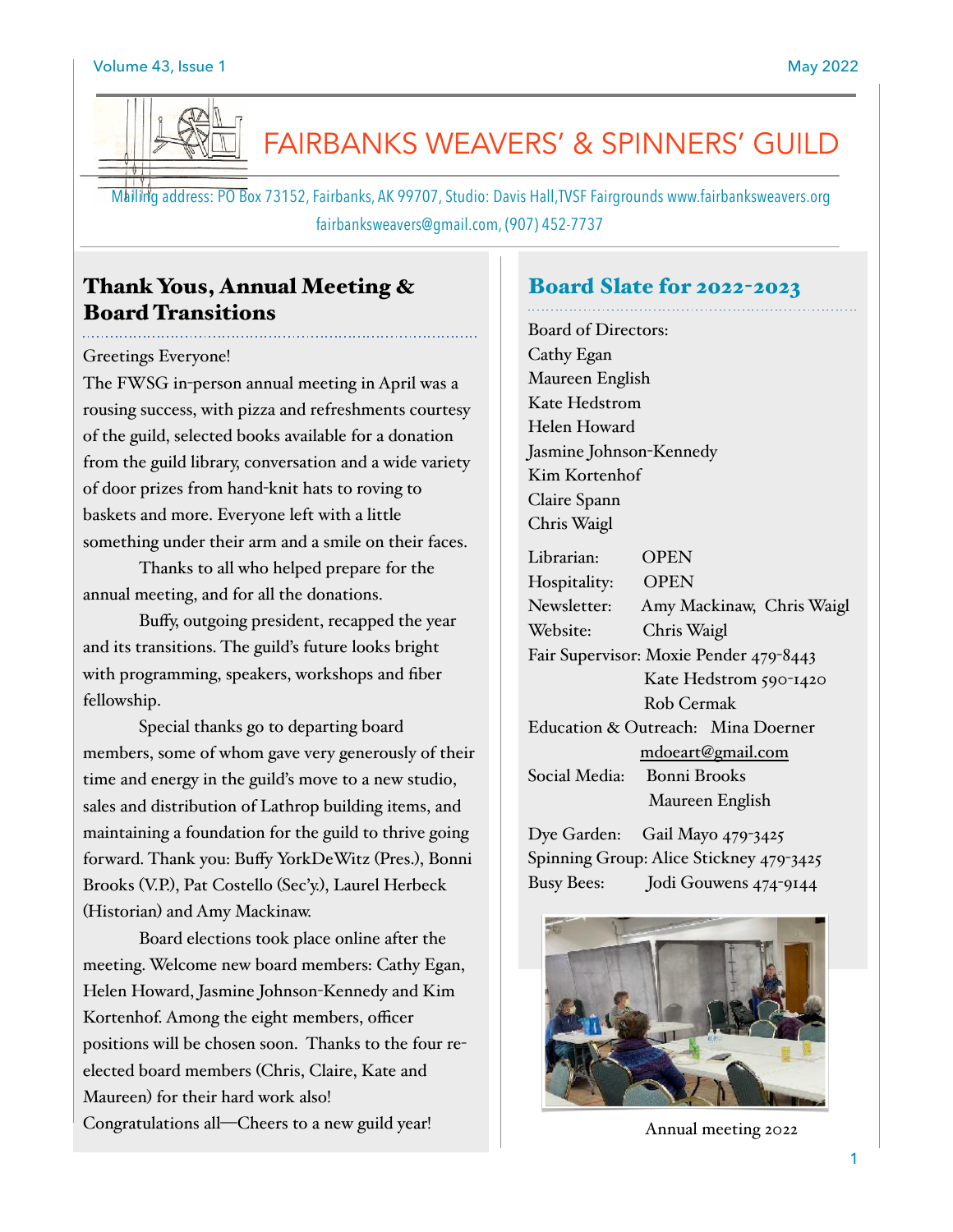## Sunday, May 8, 4-5:30 pm Speaker Series - Amy Meissner (virtual)



Amy Meissner is presenting an online workshop with a focus on textile and garment repair. Amy Meissner has an MA in Critical Craft Studies with a research focus on the craft of repair in the circumpolar north. She is particularly

interested in fostering a social practice that views repair through the lens of an ethics of care. Sign-up at this [link](https://folk.school/events/event/mending-repairing-and-reclaiming-clothing-online/) via the Folk School, and learn more about Amy Meissner's work on her [website.](https://www.amymeissner.com/)

Participants receive a supply list in advance (generally all materials on hand, especially for textile folks). There will be a short slide presentation in the beginning, tutorial(s), and facilitated discussion and/ or Q&A during our repair time together. People should come with garments or textiles that can be darned, as this is a good starting place—worn socks or sweaters/knits with holes are a strong place to begin.

This artist-led mending workshop involves participatory skill sharing as we explore sustainability and relationship-building through the act of repair.



# Wed., May 11, 6:30 pm - Monthly Meeting

All members are invited to meet at Davis Hall/Lions Club building on the fairgrounds, masks required.

Program: Card-making to prepare for a holiday bazaar in the fall; discuss other fundraising projects, member show-and-tell.

# Thursdays, May 19 and 26, Beginning Wheel Spinning Workshop, 5:30 - 8 pm, in Davis Hall on the fairgrounds

These workshops will prepare new spinners to successfully enjoy Calypso Farm's wool-intensive workshop series, [Beyond the Basics: Exploring Sheep](https://calypsofarm.org/product/beyond-the-basics-spinning-series/)  [Breeds](https://calypsofarm.org/product/beyond-the-basics-spinning-series/) (June 2022), as well as upcoming spinning classes offered by the FWSG and Calypso.

The Guild's team of fiber arts mentors will teach you how a spinning wheel works; the basics of fiber separation; how to spin structurally sound worsted and woolen style singles yarns; how to ply your singles; how to prepare your yarn for its end use; and reasons that you might want to spin a worsted style yarn as opposed to a woolen style yarn for a particular project (so many reasons!!)

If you have any questions about this spinning workshop, please contact Mina at [mdoeart29@gmail.com.](mailto:mdoeart29@gmail.com) Details will be posted on FWSG's events calendar at [https://](https://www.fairbanksweavers.org) [www.fairbanksweavers.org](https://www.fairbanksweavers.org)

Saturday, May 21, 2:00 - 4:00 pm, Spinning Circle (in person at Davis Hall)

Please join the Guild in Davis Hall (Lions' Club building on the fairgrounds). Everyone is welcome —new or seasoned spinners alike! Bring



your wheels, your fiber and a mask.

Next Newsletter Deadline - Tues., July 5 Send any items including photos, Member Focus ideas, events to [fairbanksweavers@gmail.com](mailto:fairbanksweavers@gmail.com) Thank you!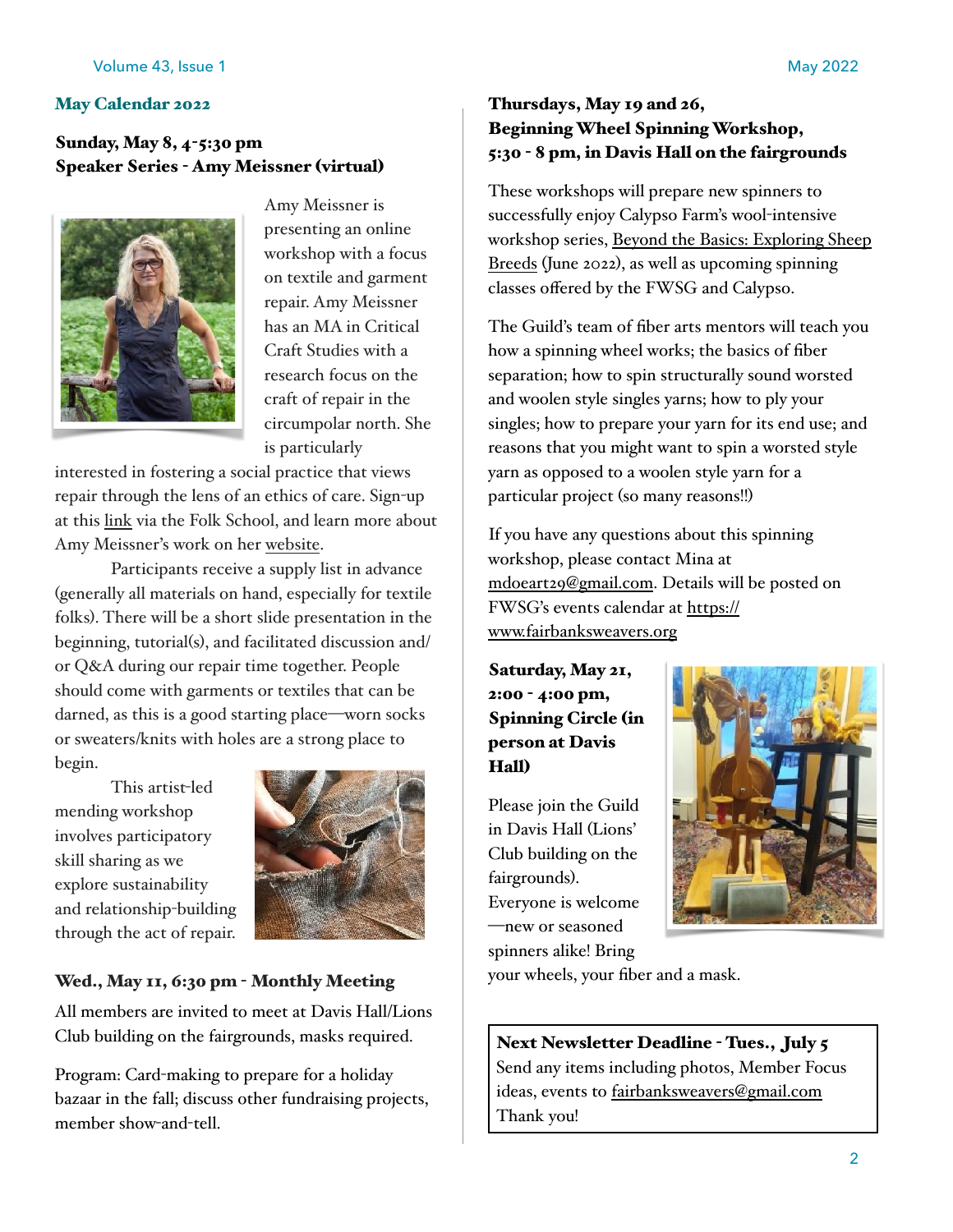## Volume 43, Issue 1 May 2022

"Winter Ermine" by Mina Doerner

## Alaska Tapestry Weavers: Invitation to exhibit in the Bear Gallery, July 2023

Alaska Tapestry Weavers have an exhibition in the Bear Gallery in July 2023! We are extending an invitation to all Alaskan tapestry weavers and other fiber artists to contribute to a group project to be featured in the show. To provide a unifying thread to the group project, and to help focus contributions, we want to choose an image/concept which appeals widely to our community. To this end, we request that you watch the video Bonni put together and then take the survey. The video illustrates a couple of possible group projects. The survey also will help us gauge your level of interest in participating in the group project. We would appreciate your help by completing the survey at your earliest convenience—before May 18 at the latest.

We realize that some folks may be new to tapestry and need some technical help so we are planning several Fall/Winter workshops to help you successfully create a tapestry piece for the show. There will also be some workshop content for more experienced weavers. (Cont'd)

(Cont'd) The ATW is meeting again (via Zoom) on Sunday, May 22 from 4 to 5 pm, to discuss results of the survey and to firm up ideas for workshops and other educational opportunities in conjunction with the Bear Gallery show. If you would like to be added to ATW's mailing list for the group project, please do include your email address in the survey. If you have any questions, please email Bonni ([bonontherun@gmail.com](mailto:bonontherun@gmail.com)) or Mina ([mdoeart29@gmail.com](mailto:mdoeart29@gmail.com)). We hope you will join Alaska Tapestry Weavers in the Bear Gallery in 2023!

Video: <https://youtu.be/hGKASRysYp4>

Survey:<https://www.surveymonkey.com/r/S3JV37P>

## Member News

Going Away Picnic for Sue Englebrecht - May 7 Sue, a longtime guild member, is moving out of state, and there will be a goodbye potluck on Saturday, May 7, at the dance hall pavilion at Pioneer Park from 1 pm until park closing. Please bring something to share, your own fork and plate. Beverages provided.

Moving Sale! June 3-4 Molly Manaugh, weaver of tartans and other wonderful goods, is downsizing and moving to California. She invites you to a "Fiber" sale of supplies and some wovens on Fri/Sat June 3 and 4, 12-5 pm. Watch for an email of details closer to the dates.

# Tanana Valley State Fair - Save the Dates July 29 - August 7, 2022 (entry the weekend prior) Theme: Sheepherder in Paradise Flower: Sunflower Vegetable/Fruit: Pumpkin Colors: Red, Orange, Yellow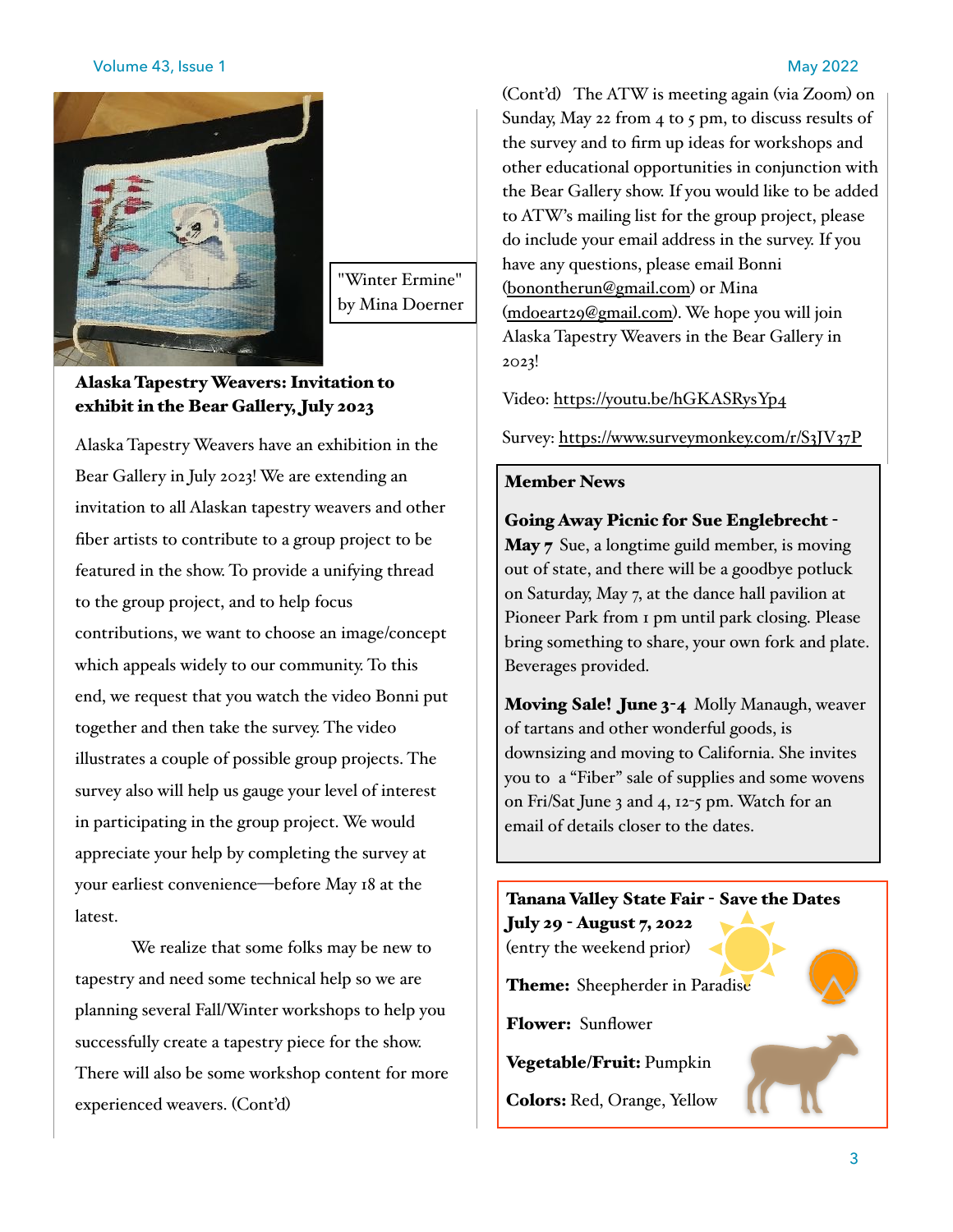## May Book Review

### By Bonni Brooks

Do you know the story of arsenic green, literally a killer color? Or lead white, a common cosmetic ingredient used to create the perfect pale complexion from ancient times all the way through the early 20th century. These are only two of the deadly colors covered in Kassia St.

Clair's fascinating and very readable romp through the color wheel, *The Secret Lives of Color*. Here are a few of the many questions you never knew you had that can be answered by reading this wonderful book:

-What does a queen vowing not to change her underwear have to do with a well-known color in the white family?

-Why are some colors considered royal? -Why did Ferrari choose the color red? -Are Van Gogh's sunflowers really fading? Why? -How was mauve popularized and who was responsible?

St. Clair does a wonderful job weaving in elements of color theory, art history, textile history, chemistry, fashion, art conservation and more. She talks about pigments in paint and dyes for fabric as well as the economics and politics of fashion. Best of all, this wonderful book is organized by color groups and divided by specific hues within each color group, so the reader can select Prussian Blue as a good bedtime read and then pick up the next day at Indigo or skip ahead to Naples Yellow. (cont'd)



(Cont'd.) To give you a better idea of how completely unique, witty and wonderful this book is, consider that the volume is composed of 75 different deep dives into individual hues. Some will be familiar – indigo, verdigris, Celadon, fuchsia – while others may not. Take Mountbatten Pink for example, a medium gray with a dash of red. The story is

priceless – British naval commander

Lord Mountbatten believed that this color so closely mimicked the muted colors at dusk and dawn, the most treacherous times for naval attacks, as to make ships disappear on the horizon.

Whatever color means to you now, rest assured that *The Secret Lives of Color* will take you on new adventures to distant lands and times long gone. It's a wonderful read that can be savored one color at a time.

What will it be tonight? Isabelline? Terra Verte? Absinthe? Or maybe Gamboge?

The book starts with a quote from Victorian critic and artist John Ruskin: "The purest and most thoughtful minds are those which love color the most."

Yes.

Happy reading!

**Membership Reminder** Thanks to those who joined or renewed FWSG membership in April! If you haven't yet, and would like to keep benefits like the newsletter coming, please download the membership form, available on the website [here.](https://fairbanksweavers.org/wp-content/uploads/2022/04/FWSG_2022Membershipform.pdf)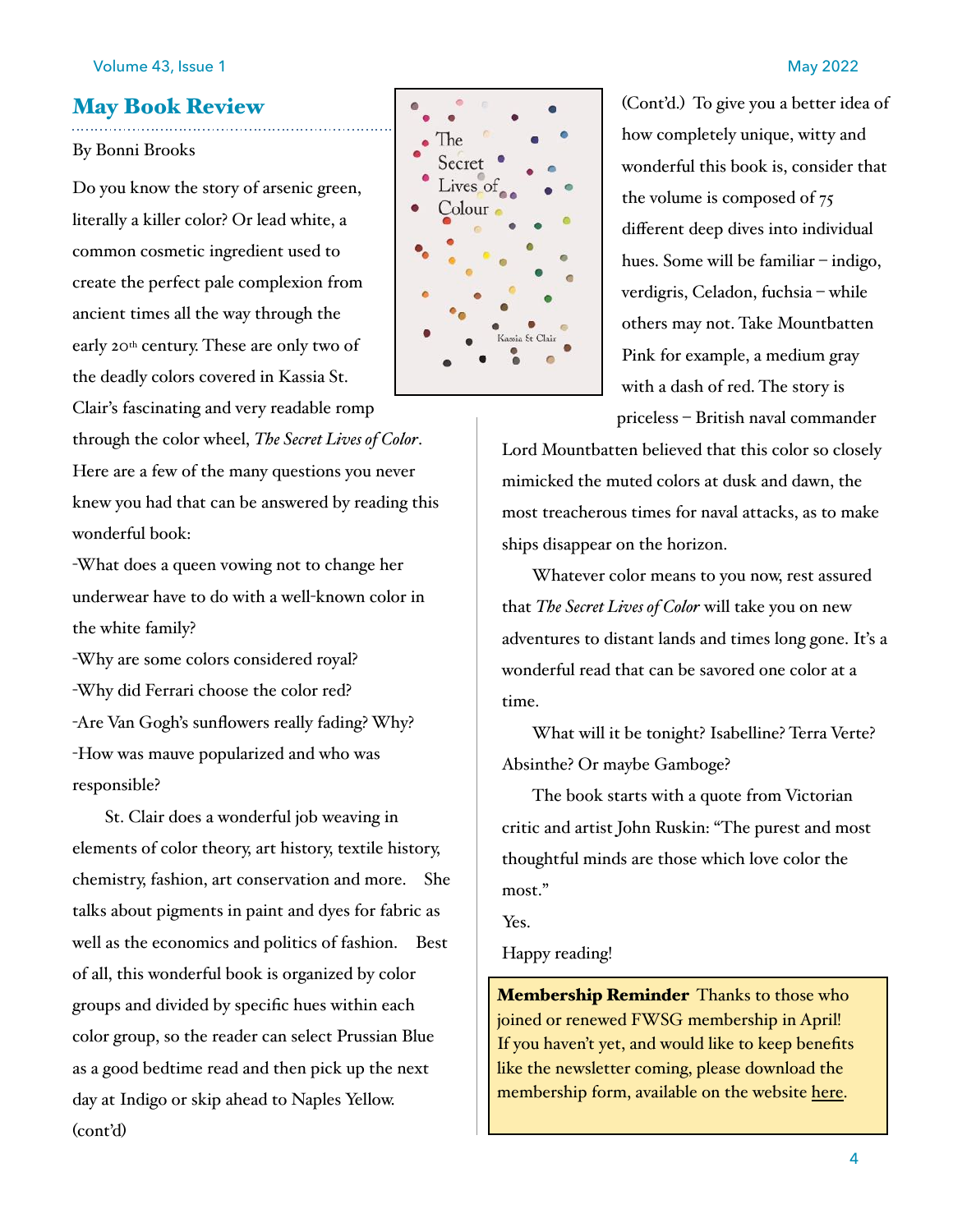# Member Focus - Laurel Herbeck

### My Weaving Journey

My 40+ year weaving journey began in 1977 when I took a few lessons from Ann Scarborough in her studio in the Alaska House Gallery. I bought a small Schacht table loom, took a workshop from Nel Znamierowski and was hooked! That fall I was gifted a Glimarkra Counter Marche loom, joined the Fairbanks Weavers & Spinners Guild and signed up for weaving classes at the UAF Home Ec department with instructor Fran Reed. I took classes in weaving, basketry, dyeing, and surface design over the next few years and gradually met many weavers and spinners in the community.

From the late 70's to the early 80's I became good friends with Penny Wakefield. She and I were officers in the guild and were very involved with the programs and workshops as well as a Fiber Cooperative at Alaskaland.

She wrote grants to the AK State Council for the Arts and we began providing workshops with such luminaries as Peter Collingwood, Clotilde Barrett, Sharon Alderman, Madelyn Van Der Hoogt, Lydia Van Gelder, Doramay Keasbey, Nancy Hoskins, Lydia Van Gelder, Pat Hickman, Lillian Elliot,Diane Itter, Michell Whiplinger, Karen Selk, Virginia West, and many other weavers and fiber artists. We taught at conferences in Anchorage and attended Convergence.

When Fran moved to Anchorage, Penny and I took over the weaving classes I was the instructor of record, (cont'd)



(Cont'd.) and Penny did all the administrative work, but in truth we often taught together. In the early 90's in the coffee shop at the Fairbanks Athletic Club we hatched the idea of a summer fiber art program for youth. From that conversation,

we were off on an adventure that sustained the guild financially for many years.

In the meantime, I was taking art classes at UAF, to attain Secondary Art certification. In 1998 I began teaching art full time at the FNSBSD. Between teaching and family commitments I had to give up the evening classes, so Penny took over as instructor. I continued to teach a few sessions in the summer and attend some guild meetings. I tried to keep up a weaving practice in my spare time, and taught fiber art in my art classes in middle and high school. I have woven altar linens, vestments and stoles for my church, rugs, and household item for my home, lots of scarves, shawls and jackets, and many woven lace and summer and winter projects.

Now retired from the school district, I am hoping to spend more time on complex weaving, natural dyeing, and my other passion: book arts. I am experimenting with ways to combine my fiber art skills and book art skills in new and exciting ways. I continue drawing, painting in watercolor, and working in mixed media. (Cont'd on page 6)